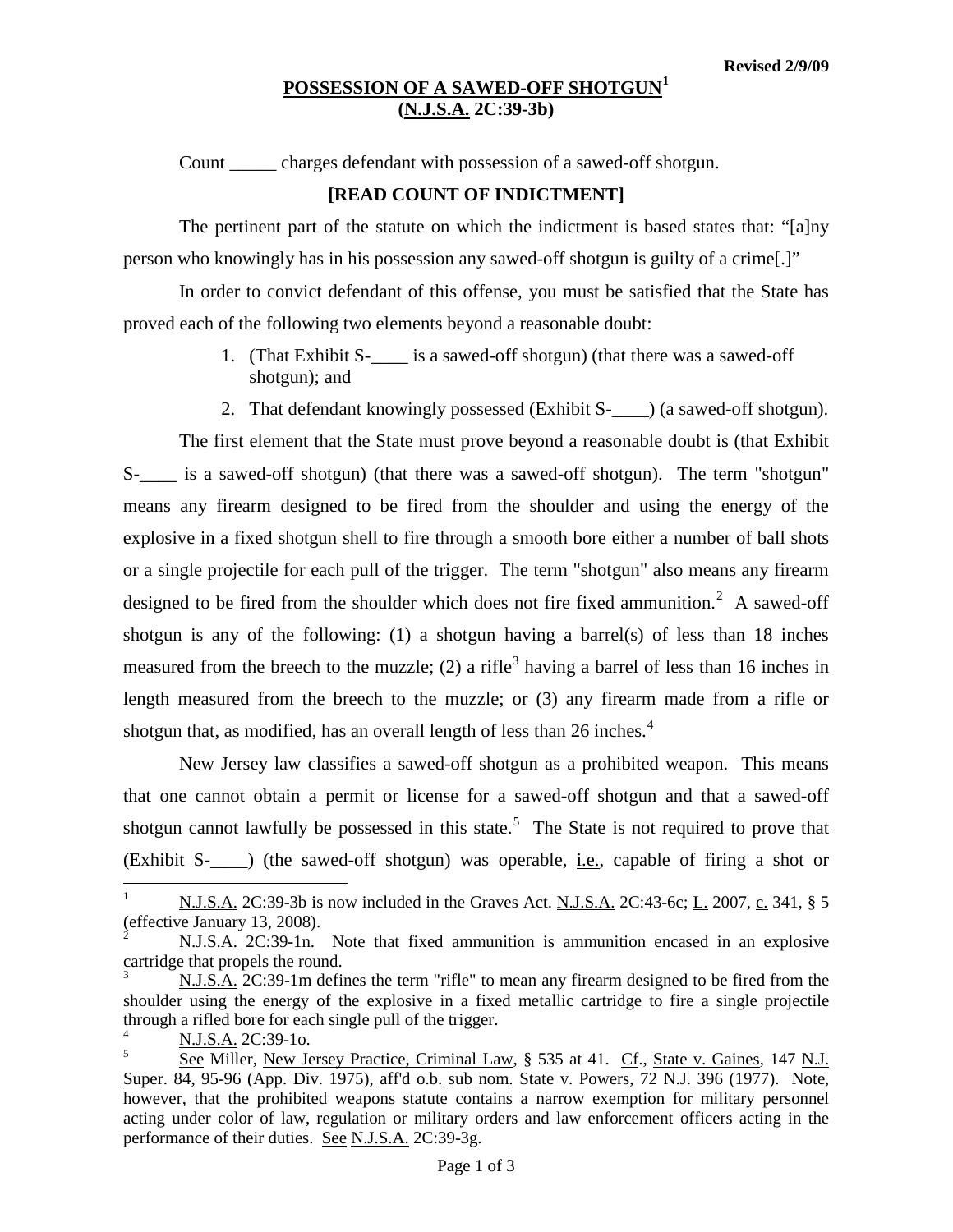## **POSSESSION OF A SAWED-OFF SHOTGUN (N.J.S.A. 2C:39-3b)**

projectile, on (date of incident). The statute only requires that it be proven to be a rifle or shotgun in terms of its original design.<sup>[6](#page-0-4)</sup>

The second element that the State must prove beyond a reasonable doubt is that defendant knowingly possessed (Exhibit S-\_\_\_\_) (the sawed-off shotgun) at the time and place alleged. Here, the State alleges that (set forth allegations).

A person acts knowingly with respect to the nature of his/her conduct or the attendant circumstances if he/she is aware that the conduct is of that nature or that such circumstances exist or the person is aware of a high probability of their existence. A person acts knowingly with respect to a result of the conduct if he/she is aware that it is practically certain that the conduct will cause a result. "Knowing," "with knowledge," or equivalent terms have the same meaning.

Knowledge is a condition of the mind. It cannot be seen. It can only be determined by inference from defendant's conduct, words or acts. A state of mind is rarely susceptible of direct proof but must ordinarily be inferred from the facts. Therefore, it is not necessary that the State produce witnesses to testify that an accused said that he/she had a certain state of mind when he/she did a particular thing. It is within your power to find that such proof has been furnished beyond a reasonable doubt by inference which may arise from the nature of his/her acts and conduct and from all he/she said and did at the particular time and place and from all surrounding circumstances established by the evidence.

Thus, the person must know or be aware that he/she possessed the item, here, a sawedoff shotgun. However, the State is not required to prove that, at the time that he/she knowingly possessed the firearm at issue, defendant also knew that its overall length or barrel length was illegally short.<sup>[7](#page-1-0)</sup>

Defendant's possession cannot merely be a passing control that is fleeting or uncertain in its nature. In other words, to "possess" within the meaning of the law, the defendant must knowingly procure or receive the item possessed or be aware of his/her control thereof for a sufficient period of time to have been able to relinquish his/her control if he/she chose to do so.

When we speak of possession, we mean a conscious, knowing possession. The law recognizes two kinds of possession: actual possession and constructive possession.

<span id="page-1-1"></span><span id="page-1-0"></span>See State v. Gantt, 101 N.J. 573, 589-90 (1986). 7

State v. Smith, 197 N.J. 325 (2009).